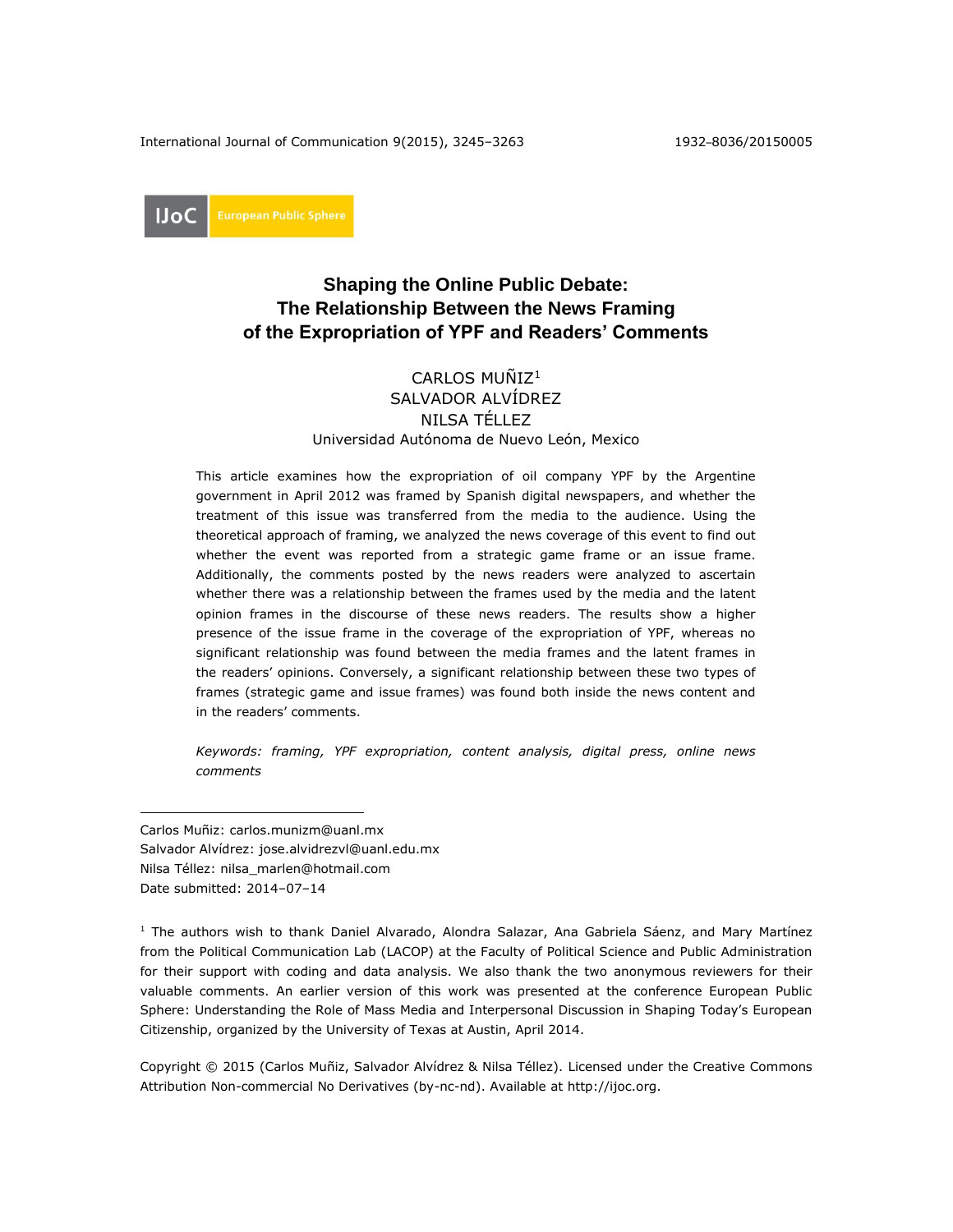## **Introduction**

The political relationship between Argentina and Spain was affected by the events that followed the public statement of Argentine president Cristina Fernández de Kirchner about the imminent expropriation of a large part of oil company YPF in April 2012.<sup>2</sup> Formerly an Argentine company, YPF was acquired in 1999 by Repsol, the largest Spanish investor in the energy sector in Latin America with assets in several countries of Central and South America and the Caribbean. This announcement of expropriation triggered an intense exchange between officials in both countries who held different points of view about the decision. On one side, Spanish officials described it as a hostile action and attack against Spain (Tremlett, 2012), whereas the Argentine officials explained that this move to recover shares in YPF was an act of reparation, given that the oil would be returned to Argentina and its people (Romero & Minder, 2012). From this moment on, the news media became the platform where both types of discourse on the issue converged.

Although the event was supposed to be covered from a business perspective, the information published was treated to a large extent with traditional news frames such as the game frame (Dimitrova & Kostadinova, 2013), thereby leading to a more political view of the issue. For instance, the day after the statement, *Forbes* published a column titled "Shale Gas Wars: Argentina Fracks Repsol, Kirchner Takes YPF" Fontevecchia (2012), which reflects this type of treatment of the issue. According to the framing approach, the media use different news frames to present the details surrounding an issue to their audience. Scholars in the framing tradition posit that political issues tend to be framed in terms of either a strategic game frame or an issue frame (Aalberg, Strömbäck, & de Vreese, 2012; Cappella & Jamieson, 1997; Dimitrova & Kostadinova, 2013). Although there is a tendency to use the strategic game frame during electoral campaigns, the issue frame is used more frequently to cover political events outside electoral contexts (Pedersen, 2012).

Based on this assumption, a content analysis was performed on the news about the expropriation of YPF published in the online versions of the main newspapers in Spain as well as in other exclusively digital newspapers during April and May 2012. The study sought to determine which news frame was used more frequently to report this event: the strategic game frame or the issue frame. Solid evidence supports the capacity of these news frames to influence the way audiences think about issues and to form a relatively active public opinion (de Vreese, 2012; Price, Nir, & Capella, 2005). In fact, the news stories represent a key element in explaining—and transferring—political reality to citizens (Matthes, 2012). Consequently, another aim of the investigation was to analyze readers' comments about the news on YPF to determine what kinds of frames were present in their opinions. Finally, the last aim of this study was to check for potential relationships between the frames present in the media and the frames present in these opinions to verify the potential influence of the news on the way the audiences think about an issue—in this case, the YPF expropriation.

 $\overline{a}$ 

<sup>&</sup>lt;sup>2</sup> YPF stands for Yacimientos Petrolíferos Fiscales (in English, Treasury Petroleum Fields).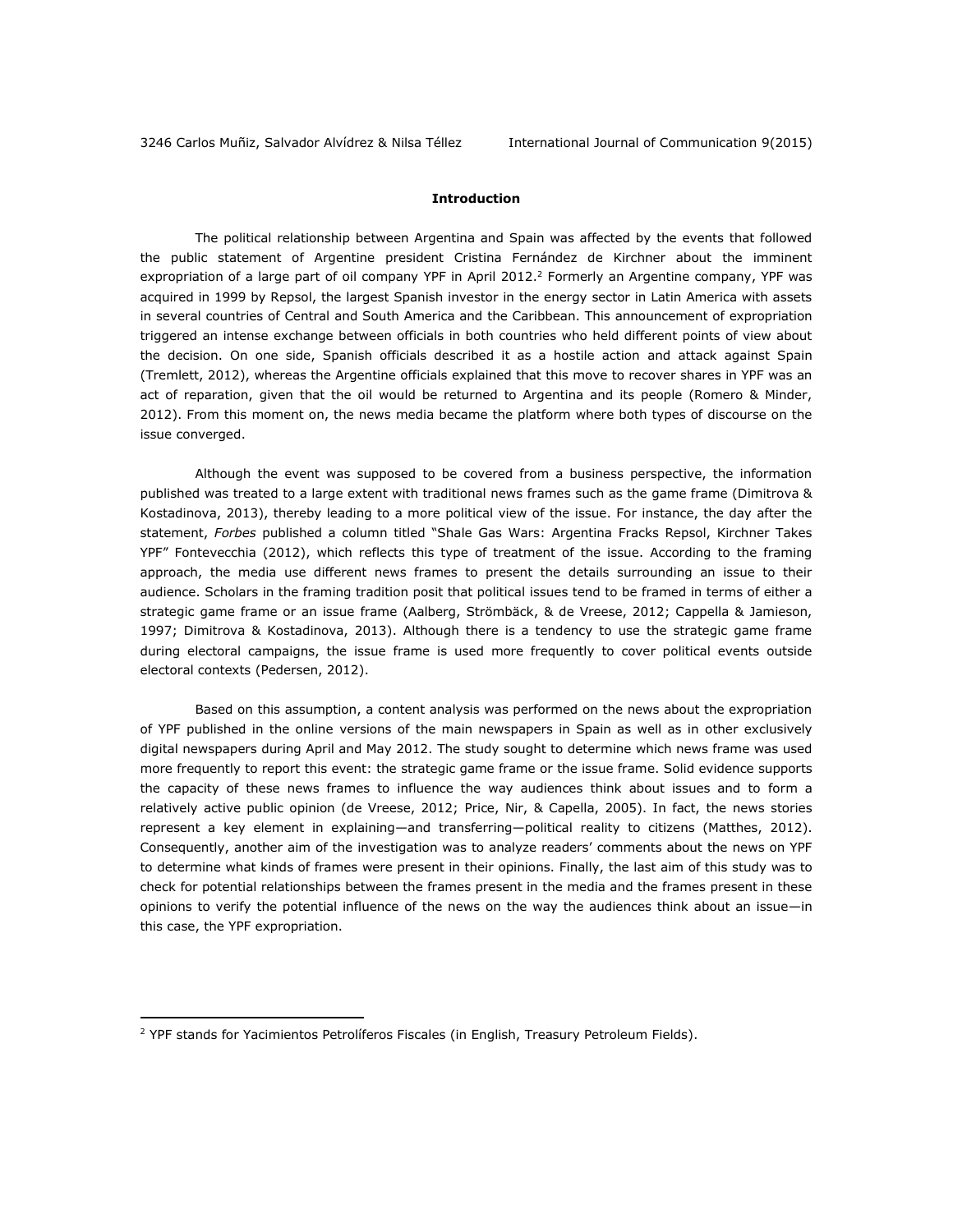#### **Literature Review**

## *Framing Theory*

Often when journalists communicate issues in the news, they breed a certain point of view or approach toward these issues in the audiences by selecting and emphasizing certain key aspects of the informative material (de Vreese, 2003, 2012; Entman, 1993; Matthes, 2012). Different points of view, thereby, emerge from the relationships between the key elements that constitute news frames; although they remain "latent" in the content of the news, they are crucial for its interpretation. According to Entman (1993), to frame is "to select some aspects of a perceived reality and make them more salient in a communication text, in such a way as to promote a particular problem definition, causal interpretation, moral evaluation, and/or treatment recommendation for the item described" (p. 52).

On the other hand, Valkenburg, Semetko, and de Vreese (1999) define the media frame as "a particular way in which journalists compose a news story to optimize audience accessibility" (p. 550). The use of these frames by journalists implies specific decisions about the elements or key words that are to be selected, highlighted, or excluded to build a discourse (Ryan, Carragee, & Meinhofer, 2001; Scheufele, 2006). With regard to this journalistic strategy for building messages, Maher (2001) posits that "framing implies relationships among elements in a message, because those elements have been organized by a communicator" (p. 86).

In the framing process, frames may work as dependent or independent variables interchangeably, depending on the relationship between them (Zhou & Moy, 2007). It is in the relationship between different frames that concepts such as *media frame* and *audience frame* emerge, as both models encompass the framing process (de Vreese, 2003; Scheufele, 2000; Valkenburg et al., 1999). The media frame has been defined in many ways. However, there is certain agreement on the notion of media frame as the routines used by journalists to offer a quick identification and classification of the information and thus advance a faster and more effective reception of the issue in public opinion (Valkenburg et al., 1999). On the other hand, the audience frame has been conceptualized as the group of ideas that are kept in the minds of individuals and that lead them to process new information (Entman, 1993). Additionally, this frame is understood as the group of interpretations that lead people to perceive, organize, and comprehend incoming information (Valkenburg et al., 1999).

One of the most fruitful areas of research in framing theory analyzes news frames about politics in the news media (Schuck, Boomgaarden, & Vreese, 2013). Studies in this line of research identify the constant attempts of elites and politicians to introduce their own frames in the media network with the purpose of influencing the cognitions and behavior of citizens (Druckman & Nelson, 2003; Hanggli & Kriesi, 2012). These works have pointed out that the mass media work in distinct ways to present political events through either a *policy schema* (i.e., portraying a context of policy and issues) or a *game schema,* in which the news provide a context of electoral strategies to get the final victory (Patterson, 1993).

Following this idea, Cappella and Jamieson (1997) noted that the treatment of political information, especially during electoral campaigns, is managed and arranged from either an *issue frame*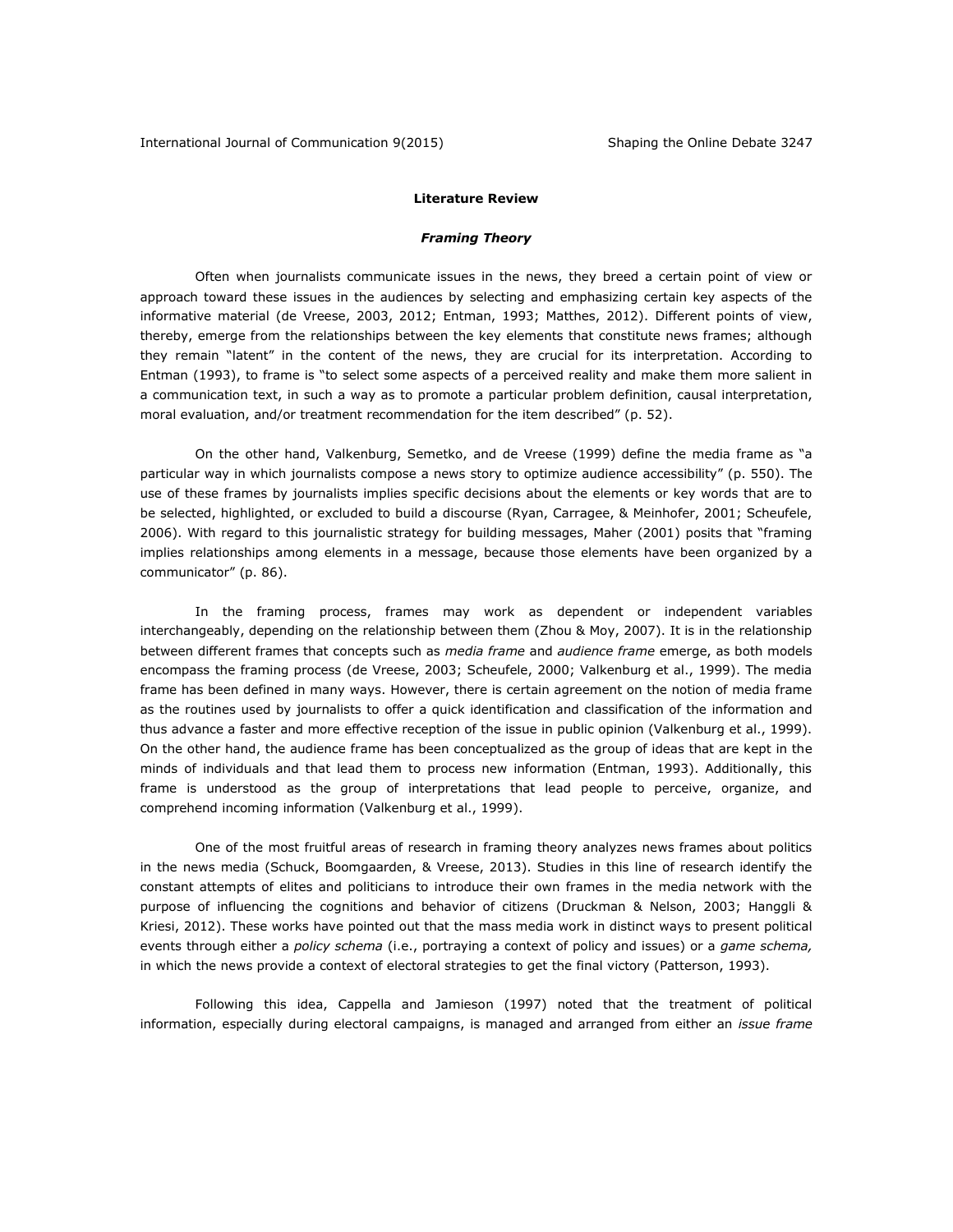or a *strategic frame*. Because of their focus on the different aspects surrounding a political issue, and the array of effects that they provoke on the audiences, both frames have been conceptualized differently by some scholars (Aalberg et al., 2012; de Vreese, 2005; de Vreese & Semetko, 2002). On one hand, the game frame presents more opinion data gathered from surveys and uses the language of war (de Vreese, 2005; de Vreese & Semetko, 2002), which, in fact, may increase interest in politics because it makes politics more understandable and attractive for citizens (Shehata, 2014). Thus, the game frame can be defined as "focusing on politics as a game, personality contest, and as strategies and tactics for winning" (Aalberg et al., 2012, p. 168). In contrast, the strategic frame is used by journalists to focus on politicians' or candidates' styles, actions, and motivations. This news frame, compared to the game frame, may increase perceptions of cynicism in audiences (de Vreese, 2005).

Despite their theoretical differences, the concepts of *game strategy* and *strategic frames* often have been seen as interchangeable in the political communication literature. In fact, some scholars proposed their integration into a single *strategic game frame* in contrast to the *issue frame* (Aalberg et al., 2012; Lawrence, 2000). The issue frame is usually used in the news to "present proposals for the problems, information about who is advocating which policy alternative, and consequences of the problems and proposals" (Rhee, 1997, p. 30). On the other hand, Dimitrova and Kostadinova (2013) note that the strategic game frame is used to provide "news coverage focusing on political strategy and tactics, current standing in the polls, who is winning and who is falling behind, and other horse-race aspects of the campaign" (p. 81). Although these two frames are considered prototypical in relation to political campaigns (Rhee, 1997), they are also used by the media to cover political issues in a nonelectoral contexts (Berganza, 2008; Cappella & Jamieson, 1997; de Vreese, 2003; Lawrence, 2000).

To date, the studies carried out on this topic have been mostly restricted to electoral contexts where strategic game framing was dominant (Berganza, 2008; Dimitrova & Kostadinova, 2013; Dimitrova & Strömbäck, 2012; Rinke, Wessler, Löb, & Weinmann, 2013; Schuck et al., 2013; Strömbäck & Dimitrova, 2011). On the contrary, only a few studies have been carried out in nonelectoral environments where the coverage of a specific political event was analyzed. This is the case of the study carried out by Lawrence (2000), who analyzed the U.S. news media during the 1996 welfare reform, finding an important presence of the issue frame compared to the strategic game frame. However, when information on the electoral campaign of 1996 was isolated, the use of the game frame increased dramatically. Recently, Pedersen (2012) observed a high presence of the issue frame compared to the strategic game frame in the Danish press coverage of policy issues in 2010.

#### *The Internet as a New Field for Public Debate*

The Internet has changed many aspects of current societies. It has modified older communication models by providing new channels for the exchange of opinions and ideas, which have transformed social dynamics. In the political arena, the Internet has changed preexisting structures in the public sphere (Brundidge, 2010), leading to what has been called the public sphere 2.0 (Ruiz et al., 2011) or virtual public forum, in which citizens discuss public issues and express their points of view (Zhou & Moy, 2007). Many platforms are available for users to engage actively in this kind of online public debate. The options include an unlimited number of political forums, social network sites, blogs, and sections for comments in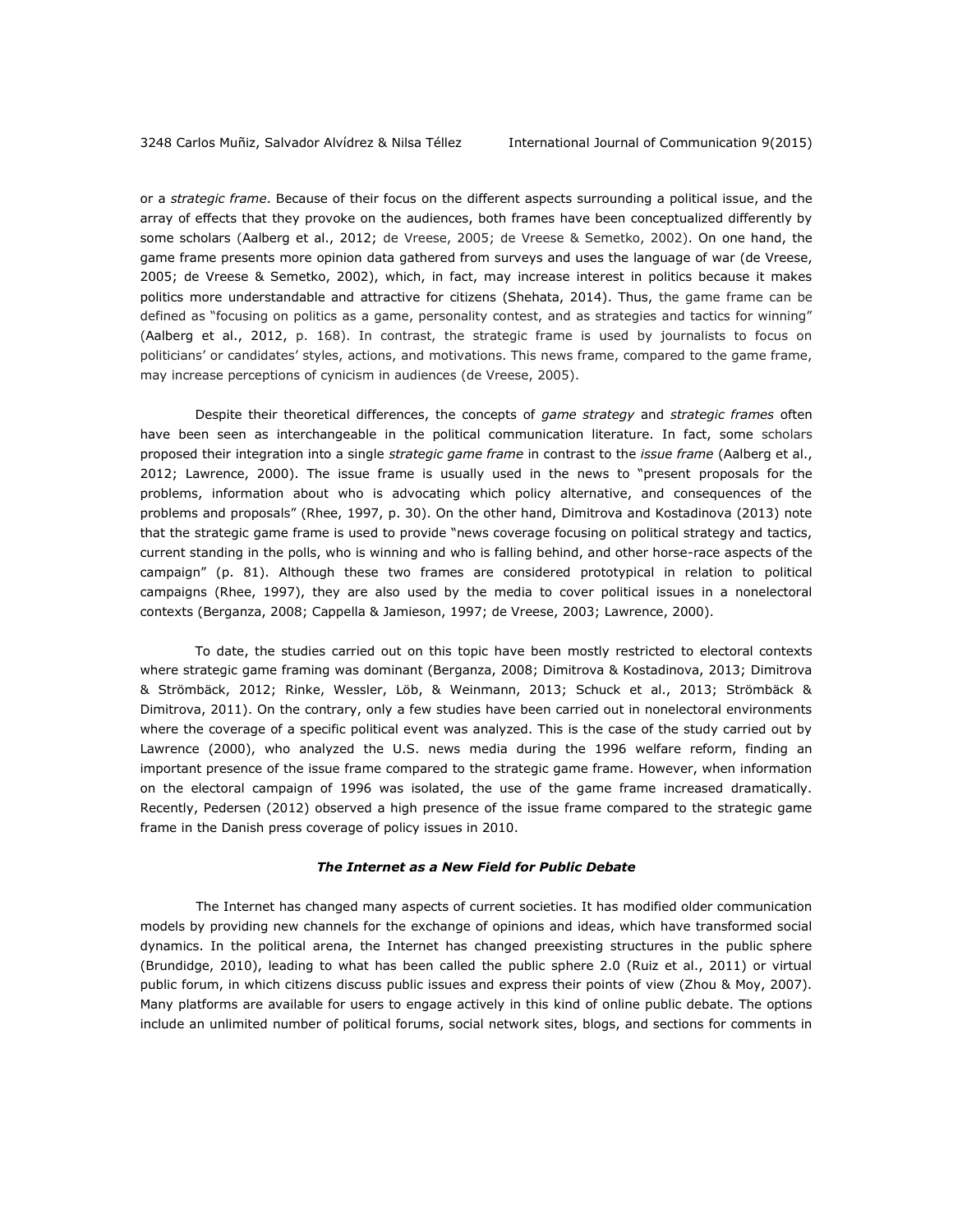### International Journal of Communication 9(2015) Shaping the Online Debate 3249

news Web pages or digital newspapers (Brundidge, 2010; Madden, 2006). One of the most popular spaces for participating in virtual debates is the comments sections in digital newspapers, which include the feedback of readers on a specific news item and a public space to discuss other topics related to the issue (Ruiz et al., 2011). The number of digital newspapers that allow readers to post comments in debates generated by their news items is increasing in most countries (Ziegele et al., 2013).

These sites are popular among readers due to various factors such as their accessibility, low or no economic costs, the capacity for maintaining users' anonymity, and the immediacy in exchanging messages (Brundidge, 2010). Thus, in contrast to older asymmetric communication models in which the audiences generally had a passive role, current media channels open up the possibility of a two-way interaction between media and audiences. Moreover, it has been suggested that this relationship between media and audiences is changing: The readers now set the agenda and influence the media (Lee, Lewis, & Powers, 2012). In sum, the Internet provides a new type of forum for political deliberation (Torres da Silva, 2013) as well as new areas for establishing a dialogue or discussing public matters in horizontal exchanges free from coercive communication, thereby increasing the probability of impacting other public spheres. Nevertheless, the question of whether these spaces are really effective in democratizing the public sphere and reinforcing democratic societies remains to be verified (Ruiz, Masip, Micó, Díaz-Noci, & Domingo, 2010).

In any case, the current number of users commenting on published news in digital newspapers is still low, and the number of readers who actively participate in online public debates is even lower. Consequently, the chances of joining small networks of participation are relatively high (Ziegele et al., 2013). In addition, the quality of these networks represents a key factor in developing healthy and active civil societies in current democracies. In contrast to other homogeneous networks in which users hold identical viewpoints, heterogeneous networks seem to contribute, although indirectly, to enhancing political participation among citizens by offering different approaches on public issues (Moy & Gastil, 2006). Ruiz et al. (2011), for example, refer to large communities of debate with different points of view in online discussion forums; however, there are also large, homogeneous communities with widely shared ideological stances and dominant positions in the newspapers. Moreover, these online debates are sometimes loaded by emotional claims that tend to override any rational dialogue (Torres da Silva, 2013). Hence, it is common to see online "flaming," insults, and bad language in the comments posted by readers on many news websites (Ruiz et al., 2011).

The public sphere 2.0 involves more transversality by allowing users to move more easily from the information provided by the media to the online discussion areas in which they can express their public opinion and share their proposals (Brundidge, 2010). Thus, a close relationship exists between the news published in digital newspapers and the rise of online spaces for public discussion or debate. This kind of participation, however, demands equal accessibility to online media and the information provided therein. As reported by different indicators in Western societies, access to these electronic media has increased in the last years and there has been a slight reduction in the digital gap. This accessibility facilitates users' acquisition or improvement of certain personal characteristics such as political knowledge or sense of political efficacy, which represent useful tools in expressing opinions in public spaces, in the form of news websites (Brundidge, 2010). Similarly, it is possible that the online media transfer their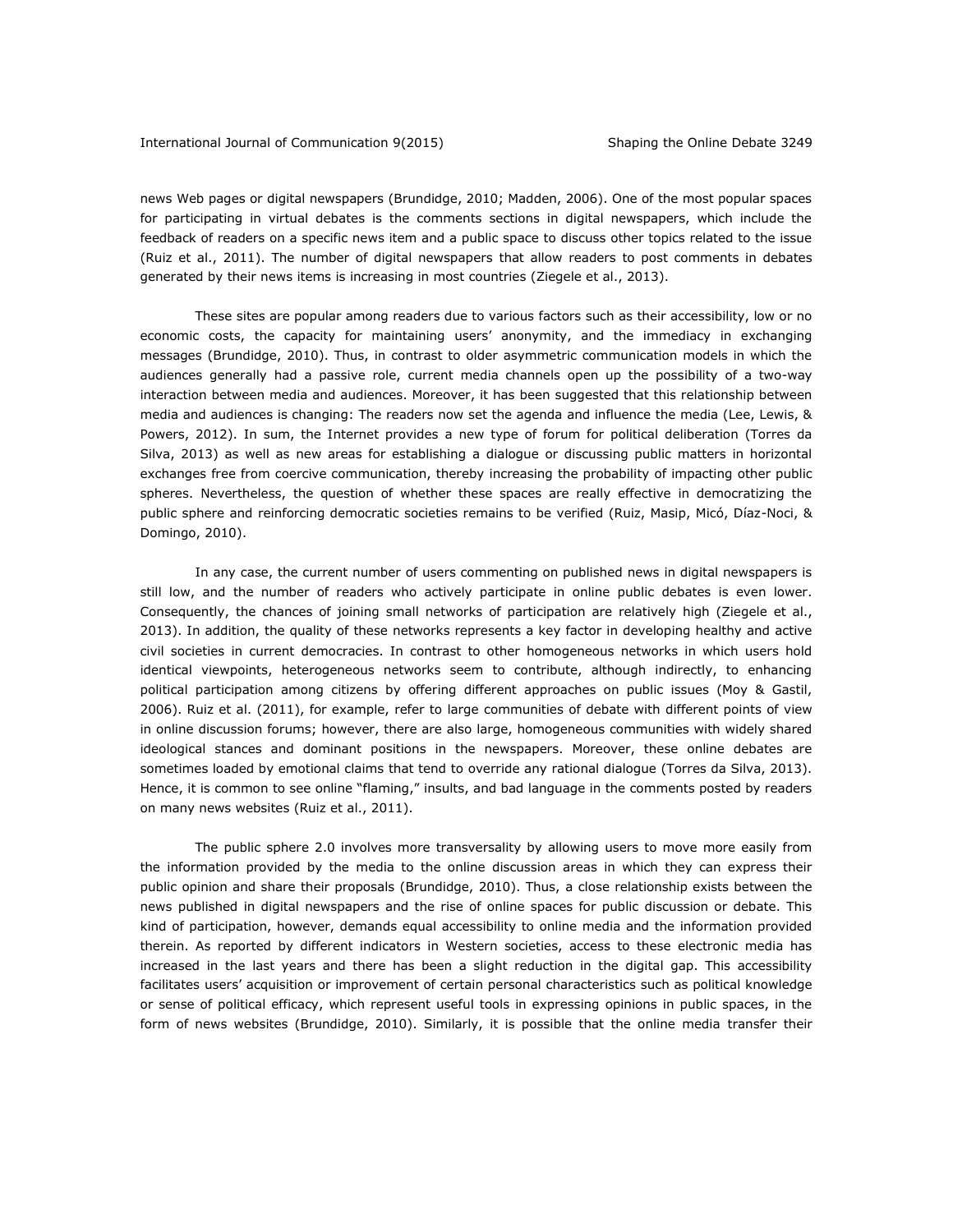frames to audiences through information content that would be used later by participants in virtual public forums (Zhou & Moy, 2007).

#### *News Framing and the Building of Online Public Opinion*

In political communication research, the relationship between the mass media and the audiences is often analyzed from a framing approach, which posits that people build their ideas about public issues from readily available information in diverse media formats (de Vreese, 2003, 2012; Neuman, Just, & Crigler, 1992). This type of analysis examines the relationship between the news frames made salient by the media and the frames used by audiences to interpret issues and generate opinions (Slothuus, 2008; Zhou & Moy, 2007). The framing effect postulates that the news topics and issues are packed and presented by journalists within specific frames that influence individuals' cognitive responses and the ways in which they process information while they are exposed to the news media (de Vreese, 2003; Price et al., 2005). Similarly, Rhee (1997) purported that the framing effect is a cognitive process in which: (a) news texts are received, (b) these texts are integrated into existing knowledge, and, finally, (c) a discursive model is built from this knowledge that is used later by audiences to express their opinions about certain public issues.

When audiences face multiple—and sometimes even opposing—considerations about the same topic, the news frames become useful in organizing information by making subjects concentrate on certain aspects while discarding others. These aspects represent a context in which topics can be interpreted, and the people may build their subsequent opinions and judgments (Brewer, Graf, & Willnat, 2003; Druckman & Nelson, 2003; Price et al., 2005; Rhee, 1997; Slothuus, 2008). Furthermore, empirical evidence suggests that the media significantly impact people's responses by channeling the way in which they think and express their points of view on the topics that are presented through the different frames emphasized in the news (de Vreese, 2003; de Vreese & Boomgaarden, 2003; Igartua & Cheng, 2009; Price et al., 2005; Scheufele, 2000; Valkenburg et al., 1999). These dominant frames become an important resource for audiences when thinking about the topics disseminated in the news (de Vreese & Boomgaarden, 2003), but they are also an important instrument for audiences to generate their own opinions about these topics (Zhou & Moy, 2007).

Empirical studies in framing have used different methodological techniques to analyze the type of effects produced by the news frames, with a special emphasis on the cognitive ones. In this sense, scholars traditionally apply experimental designs to corroborate these effects (de Vreese, 2012). Overall, most findings suggest that there is a tendency among audiences to use the same frames broadcasted by the media when expressing their own opinions on the topic that is reported (Igartua & Cheng, 2009), including the frames present in online environments. Zhou and Moy (2007), for example, analyzed the interplay between online public opinion and media coverage with regard to a potential frame setting in which the media frames match the opinion frames in a subsequent lapse of time. However, they also expected an inverse frame-building effect in which the public opinion affected the media coverage. Their findings from a longitudinal study showed a partial frame-building effect produced by the opinion frames on the media frames as well as an interaction between frames at the same point in time. Nevertheless, no frame-setting effects were found in transfers from digital newspapers to the online public opinion.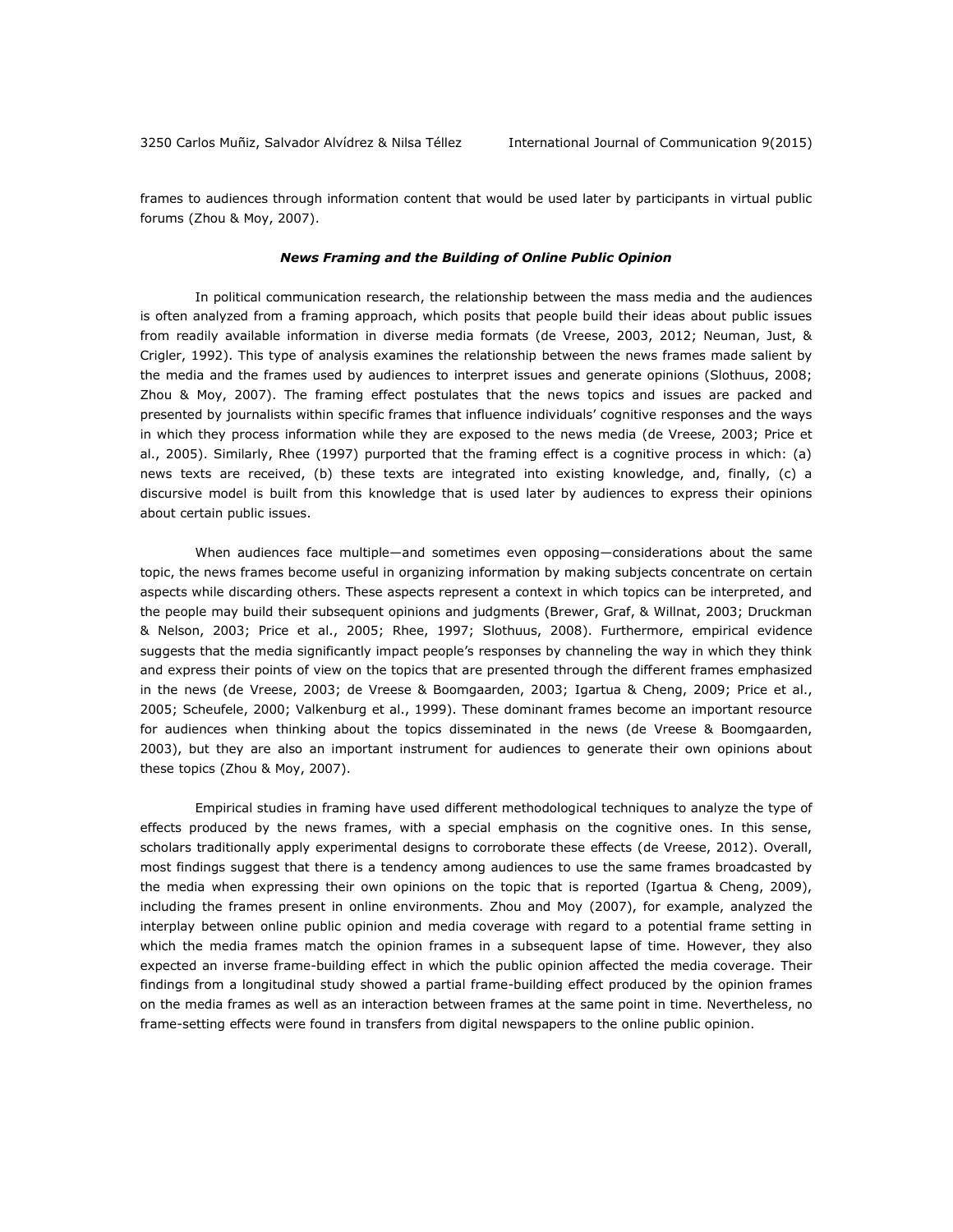## **Context of Study**

## *The Expropriation of YPF*

Since the mid-1980s, several Spanish companies increased their investments in Latin America to the extent that Spain became the second highest investor in the region, only behind the United States (Toral, 2008). During the second half of the 1990s, this strong flow of investments led different international media to use expressions such as the "Spanish Armada," "El Dorado," and "new conquerors" to describe the financial activities of Spanish companies in Latin America (Valdeón García, 2007; Vandenberghe, 2011). The perception of Spain and most Latin American countries sharing a "common culture" (e.g., a similar language, religion, and cultural values in general) as a result of the "Hispanization" process that began in the colonial period, in addition to their need for expansion, were important factors in Spanish investment in Latin America (Toral, 2008). The process of investment in diverse fields included merging with or acquiring former regional companies in most of Latin America. The acquisition of the Argentine oil company YPF by the Spanish Repsol company is a good example of these practices.

A few years after the privatization of YPF by former president Carlos Menem in 1992, Repsol acquired 97.81% of the shares in YPF, resulting in the new Repsol-YPF oil company in 1999, one of the largest private oil companies in the world. However, 13 years after the foundation of this firm, its future became unclear when the Argentine government announced the possibility of expropriating a major portion of assets from YPF. Eventually, on May 16, 2012, President Cristina Fernández de Kirchner introduced a bill to expropriate 51% of all the shares in the oil company. The bill was submitted to a parliamentary debate for its final approval on May 4, 2012, setting the conditions for the takeover of YPF. As a result, the company once again became dependent on the Argentine government (Aruguete, 2012).

The Argentine president's announcement about the takeover in 2012 was, in fact, a nationalization of YPF. The decision seemed similar to a mergers and acquisitions (M&A) event, because it represents an important episode for international companies affecting a large number of stakeholders; however, it cannot be classified within the traditional concept of M&A in business studies (Vandenberghe, 2011). The social implications of this announcement were important because the issue became a focal point for politicians, the media, and society, and the M&A process was triggered by a political decision with implications for not only business but politicians and society. Fontevecchia (2012) predicted these societal and political repercussions when he wrote, "The Repsol YPF story is but one more Latin America love story that will end in tragedy" (para. 14).

Although the Argentine government's decision to expropriate YPF could have been covered from a business approach, it was presented as a political intervention in two main ways: First, it emphasized the consequences of this action for the Argentine government; and, second, it depicted the way in which Spanish people reacted by swiftly categorizing the event as an act of hostility by the Argentine president (Tremlett, 2012). This is probably why news on the issue moved quickly from the financial or international sections of Spanish newspapers to sections on national politics. Therefore, the way in which this event was framed by the newspapers is an object of interest for the present study. Moreover, the news coverage of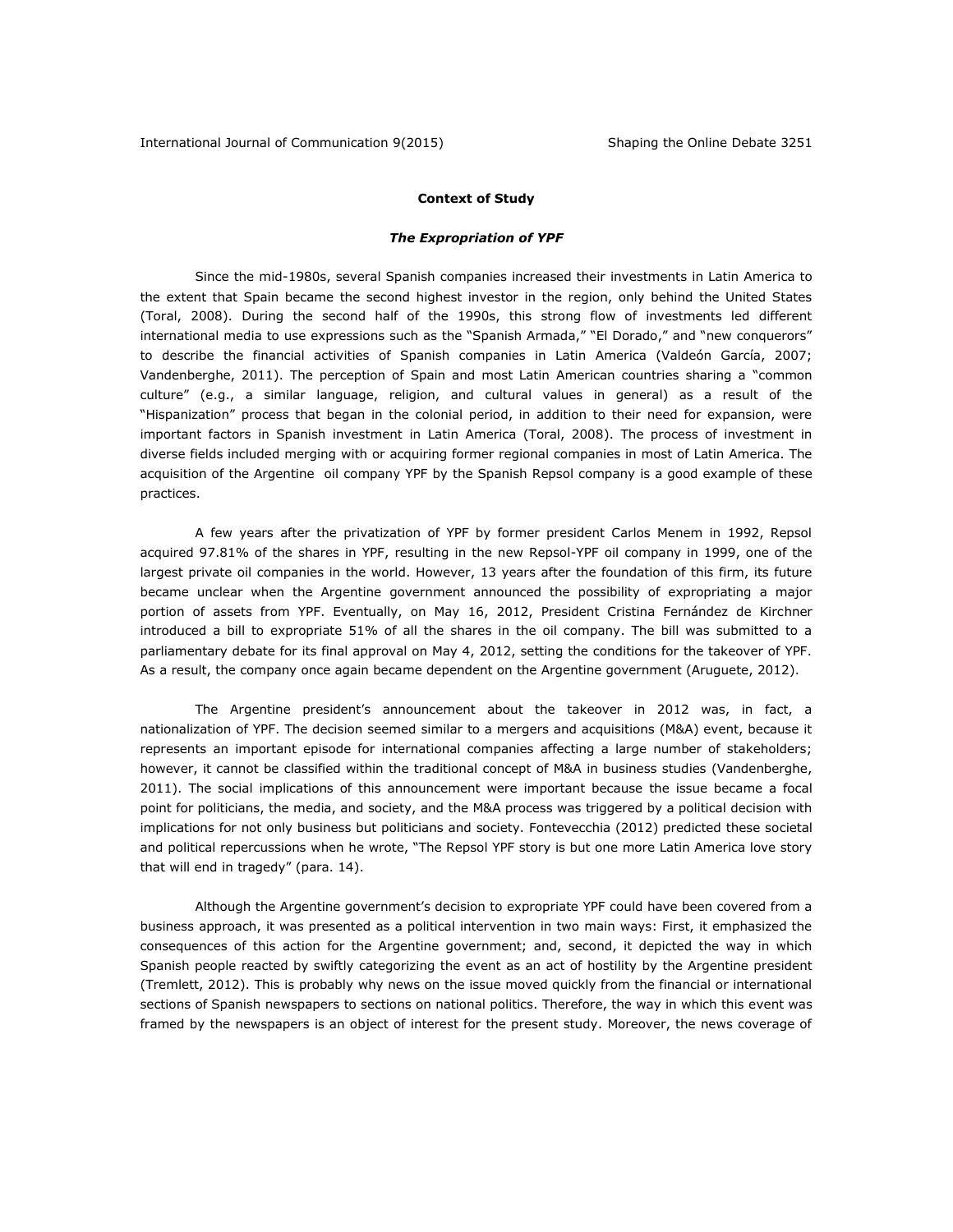these kinds of events usually has a stronger influence on the way that audiences form their opinions about issues (Brewer et al., 2003). It is for this reason that we consider an analysis of how the media framed this event highly relevant. Based on this background, the following research questions were formulated:

- *RQ1: To what extent are the strategic game frame and the issue frame present in the news about the expropriation of YPF and in the comments derived from news of the event?*
- *RQ2: Are there significant differences between the presence of the strategic game frame and the issue frame in the news stories and in readers' comments?*
- *RQ3: Is there a significant relationship between the media frames and the frames latent in the opinions of readers?*

## **Method**

### *Data and Coding Procedure*

A content analysis was performed on news stories in the Spanish press about the expropriation of YPF that were published during April and May 2012. This time frame was chosen because it was the most active period in the coverage of the issue. Two of the most important events in this process took place in these months: President Cristina Fernández de Kirchner announced the expropriation in April (April 16, 2012), and the Argentine parliament approved the law of expropriation in May (May 4, 2012). Hence, these two months were analyzed to draw on the context before and after the event. Five research assistants, unfamiliar with the research questions formulated for this study, participated in coding the data.

For the purpose of this study, only the digital versions of the Spanish newspapers were analyzed because of their accessibility and relative immediacy in retrieving news about specific events. Three traditional newspapers, with both printed and digital versions (*El País*, *El Mundo*, and *ABC*), and four online newspapers (*Público*, *El Confidencial*, *El Semanal Digital*, and *Libertad Digital*) were used as primary material for analysis. Although *Público* was categorized as a digital newspaper, it previously had been a printed newspaper, so it can be also considered a traditional newspaper. On the other hand, despite the fact that the issue involved the participation of both Spain and Argentina, we analyzed the information regarding the expropriation of YPF and the audiences' reaction to this issue only in Spanish newspapers.

As a criterion for choosing the news stories to be analyzed, only those that explicitly addressed the expropriation of YPF were selected—that is, news stories about the expropriation as a possibility, the expropriation as it was carried out, and the consequences brought by the expropriation. We excluded news items that did not include the expropriation of YPF as a main issue (e.g., mentioning only Argentina or Repsol). The sample of news stories totaled 374 units. As shown in Table 1, the *ABC* newspaper published more news about the expropriation of YPF than the others ( $n = 125$ ). The rest published a smaller proportion of news on the issue, with *El País* at the top of this group (*n* = 57).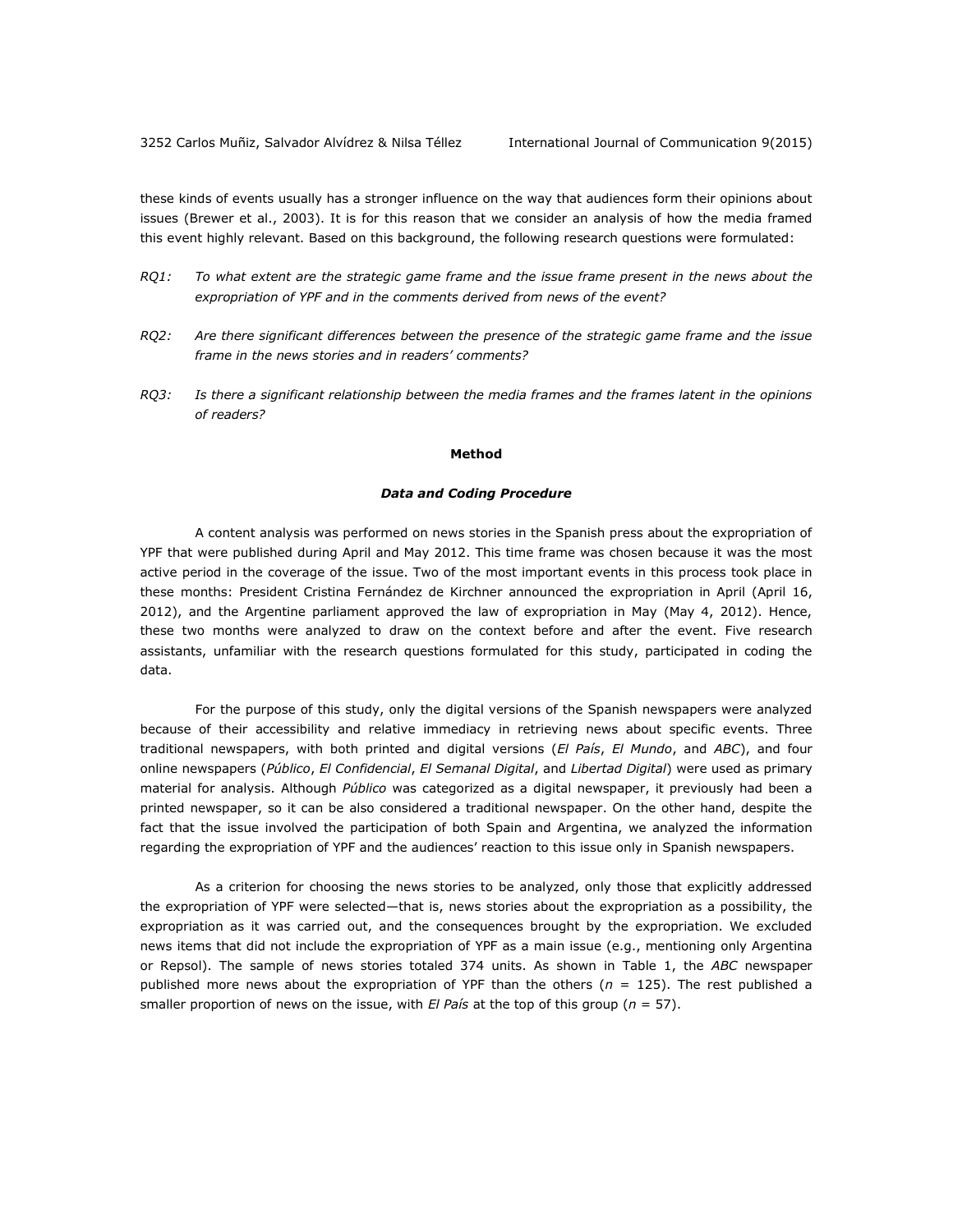| Newspapers         | Total<br>news<br>stories | Total<br>comments | News stories<br>with<br>comments | Total related<br>comments | <b>Stories</b><br>with<br>related<br>comments |
|--------------------|--------------------------|-------------------|----------------------------------|---------------------------|-----------------------------------------------|
| <b>ABC</b>         | 125                      | 5,219             | 51                               | 842                       | 42                                            |
| El Confidencial    | 48                       | 351               | 46                               | 62                        | 33                                            |
| El Mundo           | 45                       | 2,967             | 31                               | 809                       | 31                                            |
| El País            | 57                       | 12,375            | 56                               | 2,137                     | 56                                            |
| El Semanal Digital | 23                       | 22                | 11                               | 10                        | 7                                             |
| Libertad Digital   | 34                       | 337               | 23                               | 72                        | 19                                            |
| Público            | 42                       | 2,413             | 42                               | 938                       | 42                                            |
|                    | 374                      | 23,684            | 260                              | 4,870                     | 230                                           |

*Table 1. Description of the News and Comments Analyzed in Each Newspaper.*

Similarly, only the news stories that contained comments from readers were chosen for analysis, with a total of 23,684 comments gathered from 260 news stories on the expropriation of YPF published in the digital press. The traditional newspapers with both printed and online versions contained more comments than the others. The online version of  $El$  País published the most news items ( $n = 56$ ), providing the majority of the reader comments included in this analysis (*n* = 12,375). *ABC* published 51 news items with 5,219 comments, whereas *El Mundo* (*n* = 2,967) and *Público* (*n* = 2,413) presented similar numbers of comments by readers.

After the process of discarding all news stories that did not mention the expropriation of YPF explicitly, a resulting sample of 4,870 comments from 230 news stories was retained for analysis. As shown in Table 1, *El País* presented more news stories (*n* = 56) with comments related to the specific issue (*n* = 2,137), which reflected an intense debate among readers. The other traditional newspapers (*ABC*, *El Mundo*, and *Público*) also provoked more comments on this topic than the nontraditional or online newspapers.

With the aim of analyzing the frames present in both the news and comments together, all comments derived from the 230 news stories selected were included in a database along with these news stories. The average presence of both the strategic game frame and the issue frame was calculated in all the comments collected to obtain an indicator of their level of presence. The database with the information derived from the comments was merged with the news stories database to examine the relationship between the two types of frames specified.

## **Measures for News Stories**

**Framing of the politic event.** The type of news frame used by the newspapers was coded with Dimitrova and Strömbäck's (2012) scale for measuring the framing of politics as either a strategic game frame or an issue frame (see Table 2). The absence (0) or presence (1) of the different items constitutive of both frames was measured in the sample of news stories. Although the levels of internal consistency obtained for both frames were moderate (Neuendorf, 2002), these scores are in line with other studies in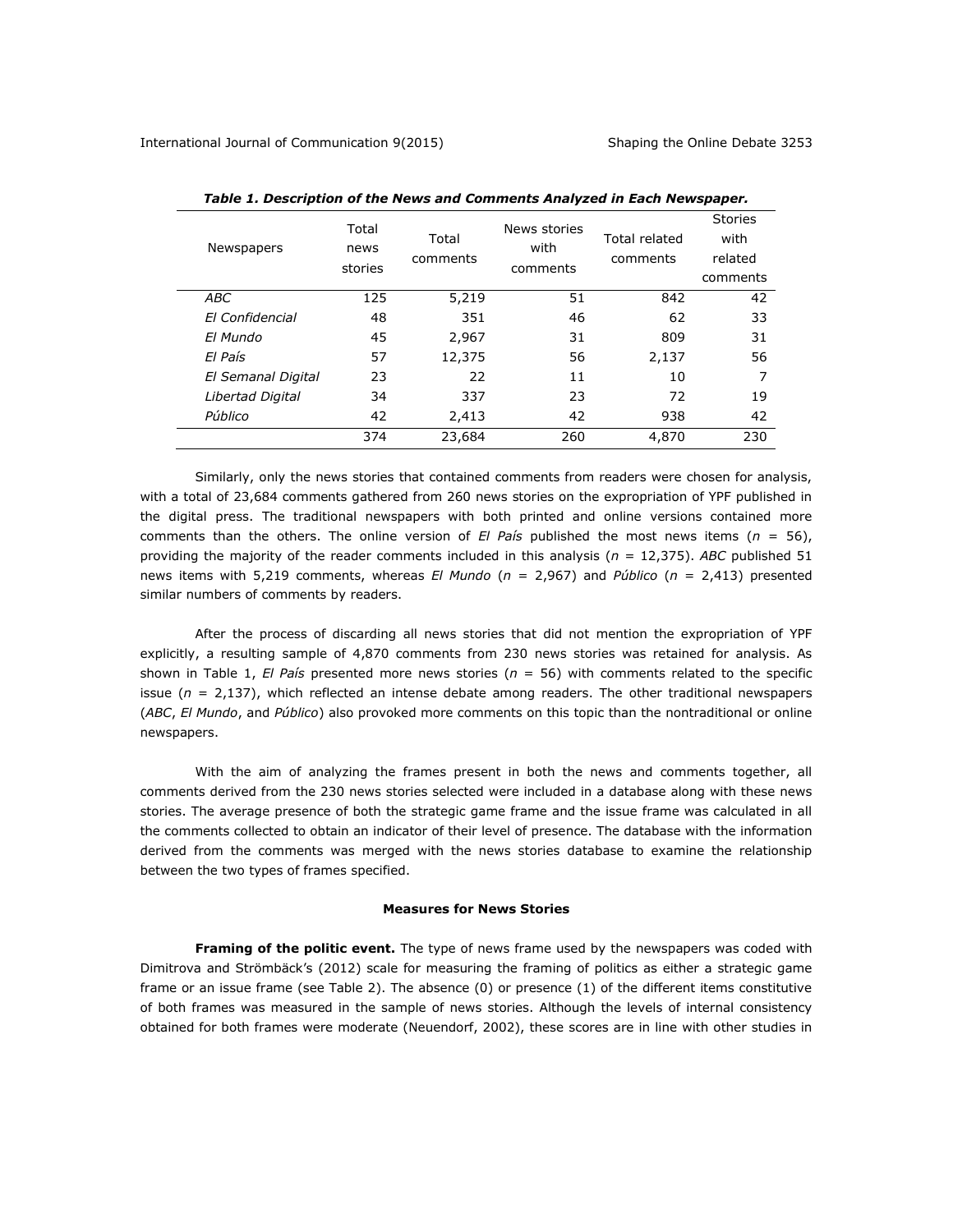which low reliability values were also obtained for both frames (Dimitrova & Strömbäck, 2012; Schuck et al., 2013; Strömbäck & Dimitrova, 2011).

#### *Table 2. Scale for Measuring the Framing of Politics.*

Strategic Game Frame (*α* = .60)

- Deals extensively with politicians or parties winning or losing elections, legislative debates, governing negotiations, or winning or losing in politics generally.
- Deals extensively with politicians' or parties' strategies for winning elections, negotiations, or issue debates (i.e., campaign tactics, legislative maneuvers).
- Deals with the implications or consequences of elections, governing negotiations, legislative debates, or other news events for politicians or parties (i.e., how politicians or parties might be affected by elections, governing negotiations, legislative debates, or other events).
- Deals extensively with polls and politicians' or parties' standing in the polls.

Issue Frame (*α* = .62)

- Deals extensively with substantive public policy issues, problems or solutions.
- Provides descriptions of politicians' stance or statements about substantive policy issues.
- Deals extensively with general implications or impacts of legislation or proposed legislation for the public.
- Deals extensively with real-world problems, situations, or processes that explicitly or implicitly have policy implications.

## *Measures for Comments*

**Presence of frames in comments.** In addition to the framing of news, the presence of frames in comments was also measured with the same variables for each type of frame. The presence of the strategic game frame in comments, for instance, was assessed in terms of whether the comment mentioned (1) or did not mention (0) losers and/or winners of the political decision as well as strategies used by politicians, consequences for politicians, or whether opinion data were used. The issue framing of politics in comments was measured with similar variables to those applied to news stories. Hence, the coders evaluated whether the comment mentioned (1) or did not mention (0) potential implications of the political decisions, the politicians' stance, statements about substantive policy, or general implications for the people.

## *Intercoder Reliability*

A sample of 100 news stories (26.74% of the total) as well as 200 comments were randomly selected to be tested for intercoder reliability. The size of each sample attended to the suggestions made by Lombard, Snyder-Duch, and Bracken (2002) for a content analysis. They posit that an optimal sample size for reliability tests should not be smaller than 50 units or greater than 300 units (representing at least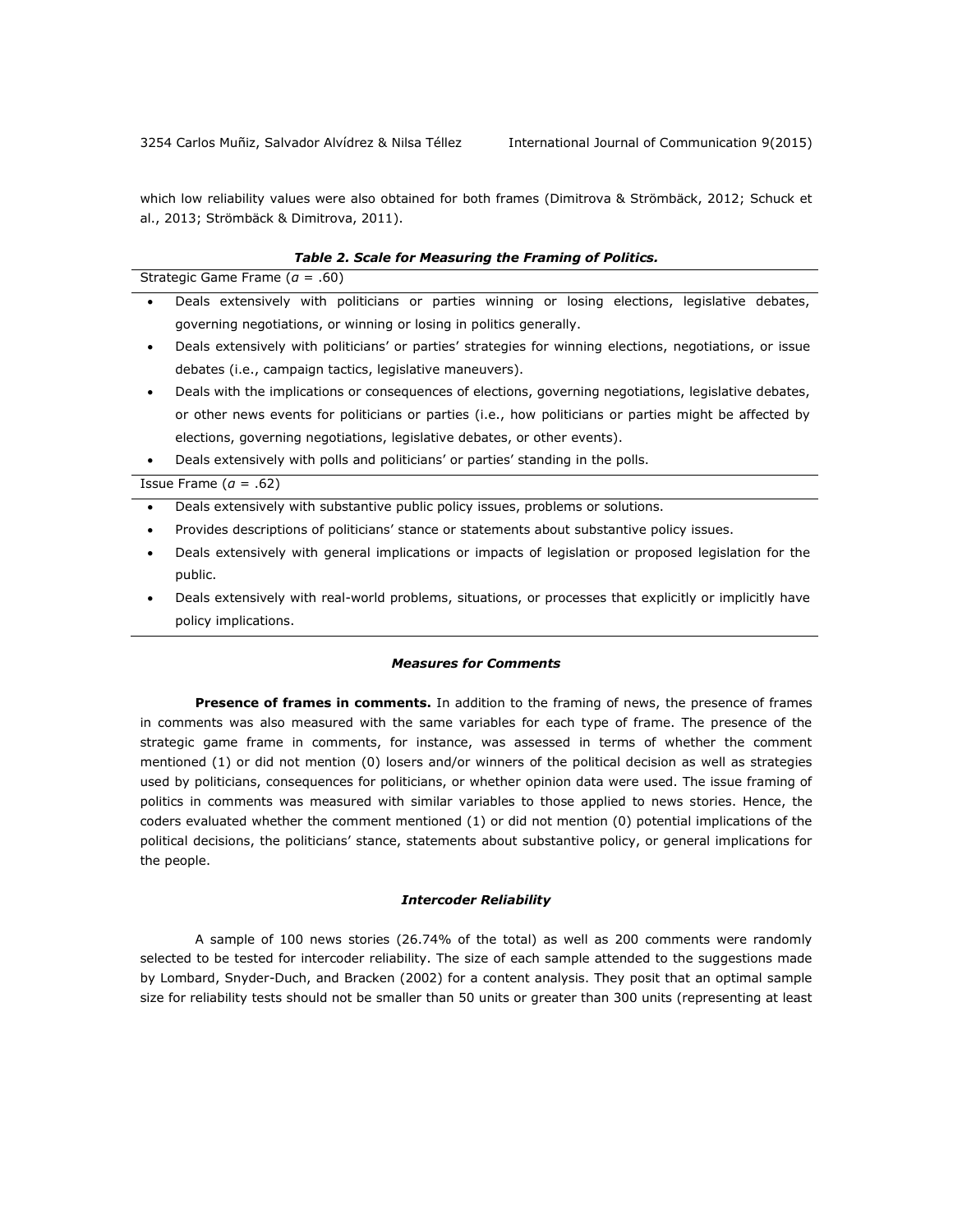10% of the entire sample). The scores obtained from the  $\kappa$  test were .81 for the news stories and .80 for the comments. Thus, the agreement reached by the coders was high (Neuendorf, 2002).

#### **Results**

To check for potential differences in the presence of frames in the news and the comments of readers, an independent samples *t* test was performed. The test showed a significant difference in framing between news and comments,  $t(229) = -11.811$ ,  $p < .001$ ,  $d = 1.08$ , with a higher presence of the strategic game frame in the comments ( $M = 0.53$ ,  $SD = 0.33$ ) than in the news ( $M = 0.23$ ,  $SD = 0.21$ ). Likewise, an additional test for differences in the use of the issue frame was found to be significant, *t*(229)  $= -4.475$ ,  $p < .001$ ,  $d = 0.40$ , with a higher presence of this frame in the readers' comments ( $M = 0.58$ ,  $SD = 0.34$ ) than in the news items ( $M = 0.46$ ,  $SD = 0.24$ ). Based on these results, the most marked difference was detected in the use of the strategic game frame in the news and comments. Hence, a solid online public discourse on the expropriation of YPF was observed, with a more prevalent use of both the strategic game frame and the issue frame in the debate generated among readers than in the news coverage provided by the newspapers (see Table 3).

*Table 3. Means in Presence of Frames and Expressions in the News vs. Comments.*

| Expressions and frames used | Content analyzed |           |          |           |  |
|-----------------------------|------------------|-----------|----------|-----------|--|
|                             | News stories     |           | Comments |           |  |
|                             | М                | SD        |          | SD        |  |
| Strategic game frame        | 0.23             | $0.21***$ | 0.53     | $0.33***$ |  |
| Issue frame                 | 0.46             | $0.24***$ | 0.58     | $0.34***$ |  |

*Note. N* = 230. Each frame was measured with a theoretical variation scale ranging from 0 (not at all) to 1 (yes at all).  $*** p < .001$ .

To check for potential differences in the use of framing within the news stories on the expropriation of YPF, and their subsequent comments, we performed a related samples *t* test. The results showed a significant difference between both frames in the news stories,  $t(229) = 12.037$ ,  $p < .001$ ,  $d = 0.45$ , with a greater presence of the issue frame ( $M = 0.46$ ,  $SD = 0.24$ ) than the strategic game frame ( $M = 0.23$ , *SD* = 0.21) in the coverage of the YPF topic by the Spanish digital press. Furthermore, significant differences were found in the use of both frames in the comments derived from these news items, *t*(229)  $= 2.074$ ,  $p = .039$ ,  $d = 0.16$ , with a predominant issue frame among these comments ( $M = 0.58$ ,  $SD =$ 0.34). The use of the strategic game frame was lower ( $M = 0.53$ ,  $SD = 0.33$ ) in the comments, similar to its use in the news stories. However, the difference found between the presence of the issue and the strategic game frame in the comments is not as marked as the difference between these two frames in the news stories.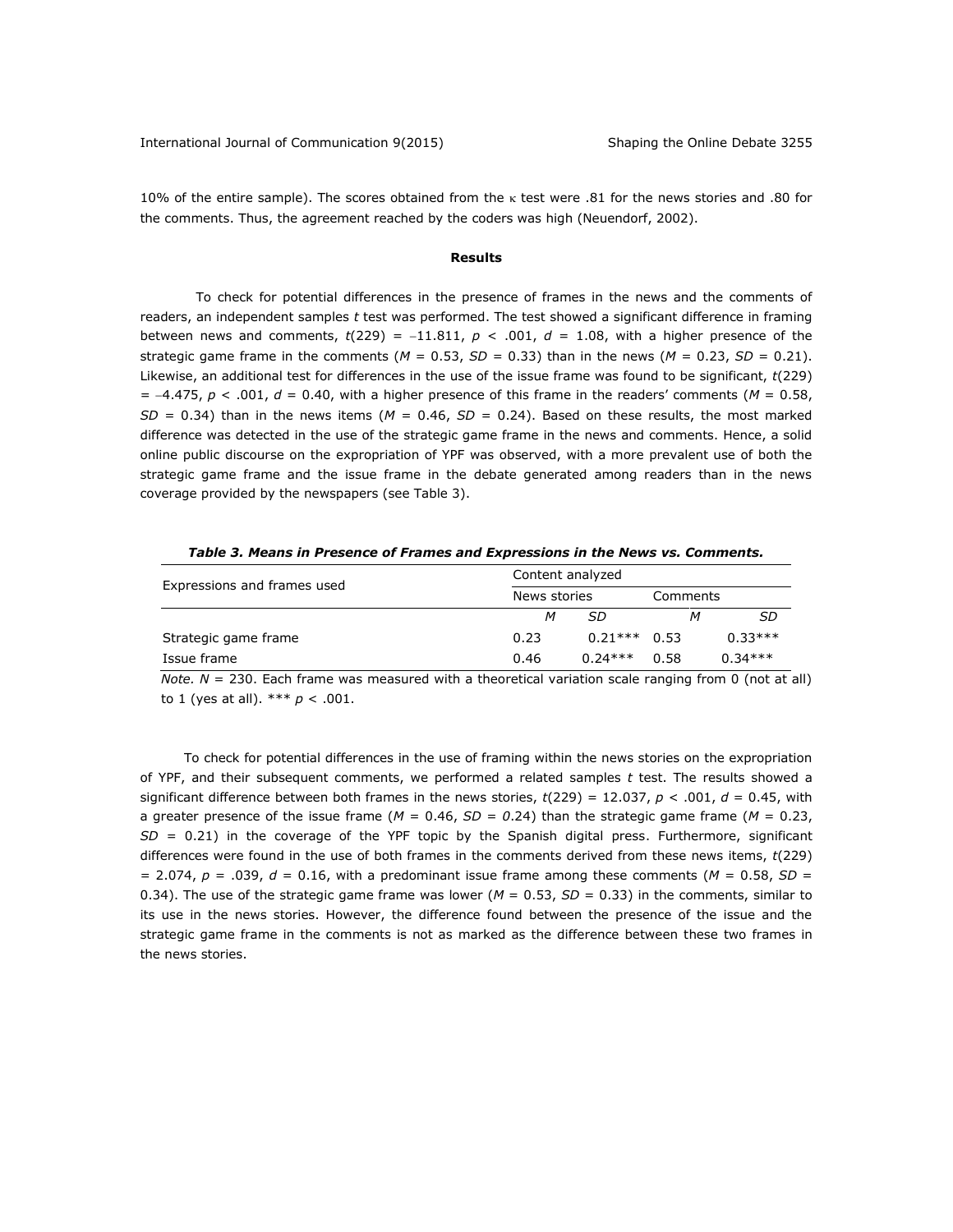| וווטווטים זו שווי נשוים בשווים וויו משכם שטווים וושחדים וושטחים של מוסגות ומוסגות ושם וד |  |       |        |         |  |  |  |
|------------------------------------------------------------------------------------------|--|-------|--------|---------|--|--|--|
| Frames used in the news stories                                                          |  |       |        |         |  |  |  |
| Strategic game frame in news                                                             |  | .19** | .00    | $-.03$  |  |  |  |
| Issue frame in news                                                                      |  |       | $-.12$ | $-.05$  |  |  |  |
| Strategic game frame in comments                                                         |  |       |        | $.28**$ |  |  |  |
| Issue frame in comments                                                                  |  |       |        |         |  |  |  |

*Table 4. Correlations Between the Frames Used in the News Stories and Comment.*

*Note. N* = 230. Each frame was measured with a theoretical variation-scale ranging from 0 (not at all) to 1 (yes at all).  $** p < .01$ .

Finally, we analyzed the correlation between the use of both frames by journalists in the news and by the readers in their comments. No correlation was found between the frames present in the news and the frames present in the comments (see Table 4). However, significant—although small—associations were observed between the issue frame and the strategic game frame inside both the news stories, *r*(228) = .19, *p* = .004, and the news comments, *r*(228) = .28, *p* = .000. However, this latter association in the comments is lower than the correlation found in the news stories,  $Z = -2.86$ ,  $p = .004$ .

## **Discussion and Conclusions**

The main objective of this study was to analyze the news coverage of the expropriation of YPF by the Argentine government in April 2012, as well as the consequences of this event, in Spanish digital newspapers by determining which frame was used the most: the strategic game frame or the issue frame. Similarly, a further objective was to determine which frame was used the most by the readers of the digital newspapers when expressing their opinions regarding this issue. Finally, we sought to verify whether these frames had an impact on readers' opinions. In short, the first research question asked: *To what extent are the strategic game frame and the issue frame present in the news about the expropriation of YPF and in the comments derived from news of this event?* The results obtained from the analysis uncovered a higher presence of the issue frame in the news that directly addressed the expropriation of YPF, and also in readers' comments. Nevertheless, the strategic game frame was also present in these comments, which confirms the assumption that the issue frame is employed more often in the news coverage about political events that take place in times other than during electoral campaigns (Lawrence, 2000; Pedersen, 2012).

The second research question asked: *Are there any significant differences between the presence of the strategic game frame and the issue frame in the news stories and in readers' comments?* The results showed that the issue frame prevailed more in the discourse constructed by the news and in the opinions expressed by readers in their comments. However, the public debate on this topic tends to be more intense and diverse as the strategic game frame increases the comments posted with different positions, accusations, or calls to losers and winners. Additional support for this argument can be seen in the framing differences found between the news and comments. Despite the fact that the issue frame prevailed more in both the media and public debates, the findings reflected a stronger strategic-oriented public debate than an issue-oriented media debate. In any case, because the study analyzed only the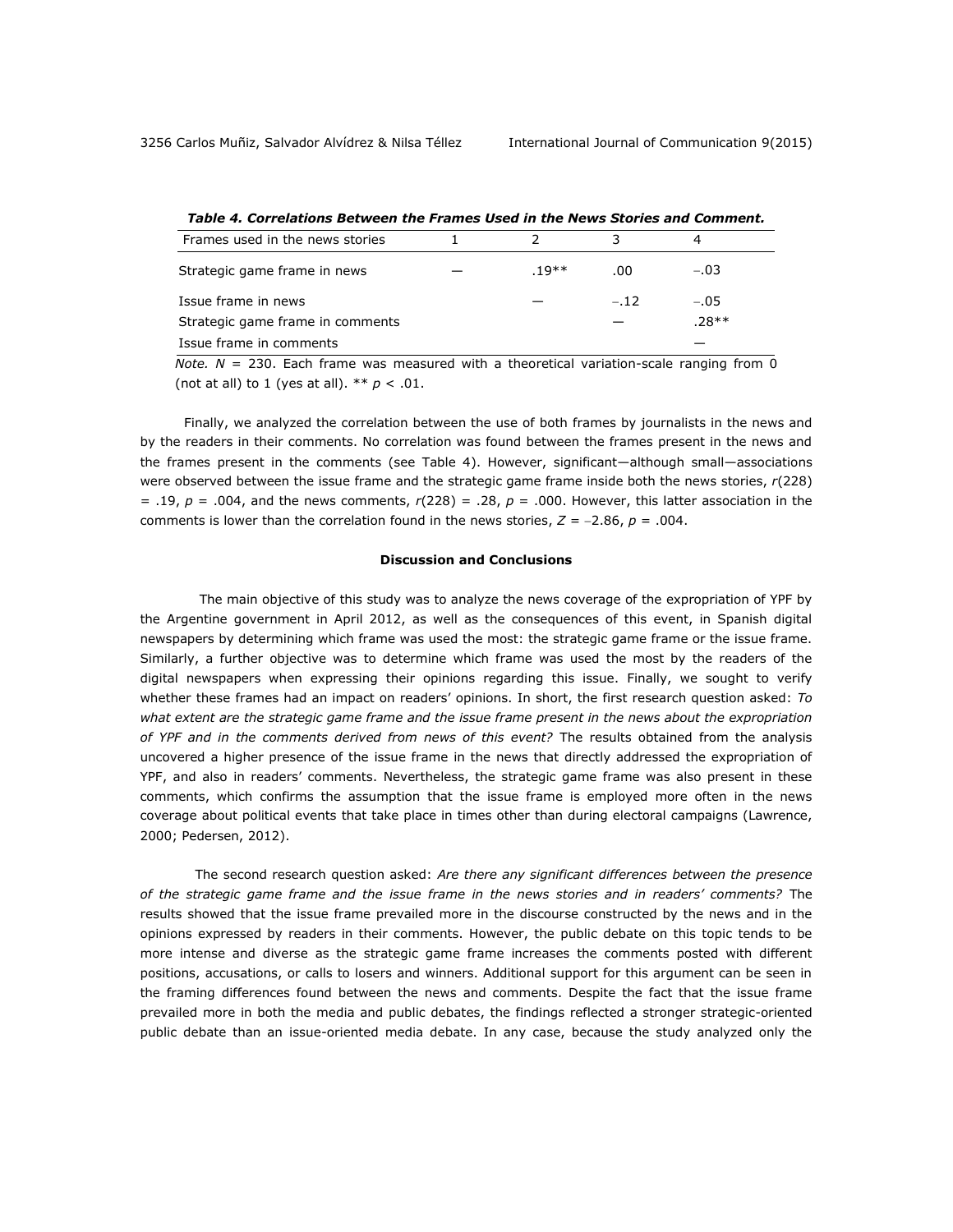Spanish press and not the Argentine press, it is likely that a consistent argumentative line was used by the Spanish media to explain the YPF event, leading to the prevalence of the issue approach in the media discourse. More varied points of view might be found in the debate among the readers of the newspapers, assuming that both Argentine and Spanish readers exchanged opinions in the same section. Future studies on political issues with potential international consequences such as the one analyzed in this article must take into account the news coverage in the different countries involved in the event in order to compare the distinct points of view among the media and their audiences.

With regard to the third research question, we asked: *Is there any significant relationship between the media frames and the frames latent in the opinions of readers?* No relationships were detected between the media frames and the opinion frames, implying that the framing effect postulated by previous research (de Vreese, 2003; de Vreese & Boomgaarden, 2003; Price et al., 2005; Scheufele, 2000; Valkenburg et al., 1999), even in digital contexts (Zhou & Moy, 2007) did not take place in this study. In fact, the general coverage of the expropriation of YPF in Spanish newspapers apparently did not produce the effect of setting the media frames in the opinions of the newspapers' readers, even if the same frames were used in both the printed and digital versions of the newspapers. An explanation for this could be that this study focused more on generic frames and disregarded other issue-specific frames that could potentially affect these opinions. Another explanation could be that the effect of framing in this study was examined in an uncontrolled context—that is, outside the lab, without any experimental designs or longitudinal panel design. In any case, although no statistical contrast was found for the framing effect, this pattern was noticeable in the similarities between the discourse in newspapers and the comments of readers.

An interesting finding was the significant relationship observed between the strategic game frame and the issue frame in the news stories and comments. Moreover, the correlation is stronger in the opinions expressed by the readers on the expropriation of YPF than in the news content. Again, the public discourse seems more active in discussing the issues, probably boosted by patterns in the news, but with distinct channels for establishing a dialogue. This suggests that, compared to single frames present in the news, readers exchange more diverse opinions as a result of the different approaches that converge in online public debates, leading to richer dialogues about the topic. Conversely, this process seems to be independent from the coverage of the political issue by the news media: The news stories have no capacity to set the ways for a public debate, but are able to boost the debate in the online public forum. However, it is not clear whether the official discourses had some kind of impact on the online public debates. Hence, future studies might incorporate news and comments from Argentine newspapers to determine whether the political discourses disseminated by the Argentine and the Spanish governments respectively were transferred to the discourses used by the audiences.

These findings endorse the important debate that emerged about the influence of the media's coverage of political events on the generation of a public debate among the audiences of the digital press. The data obtained from the content analysis performed in this study do not corroborate this hypothesis: The media frames were not transferred to the online public debate. Although previous studies suggest that it is possible to set frames among audiences of the digital press and online debate forums (i.e., Zhou & Moy, 2007), our findings question the real power of the media to transfer their frames directly to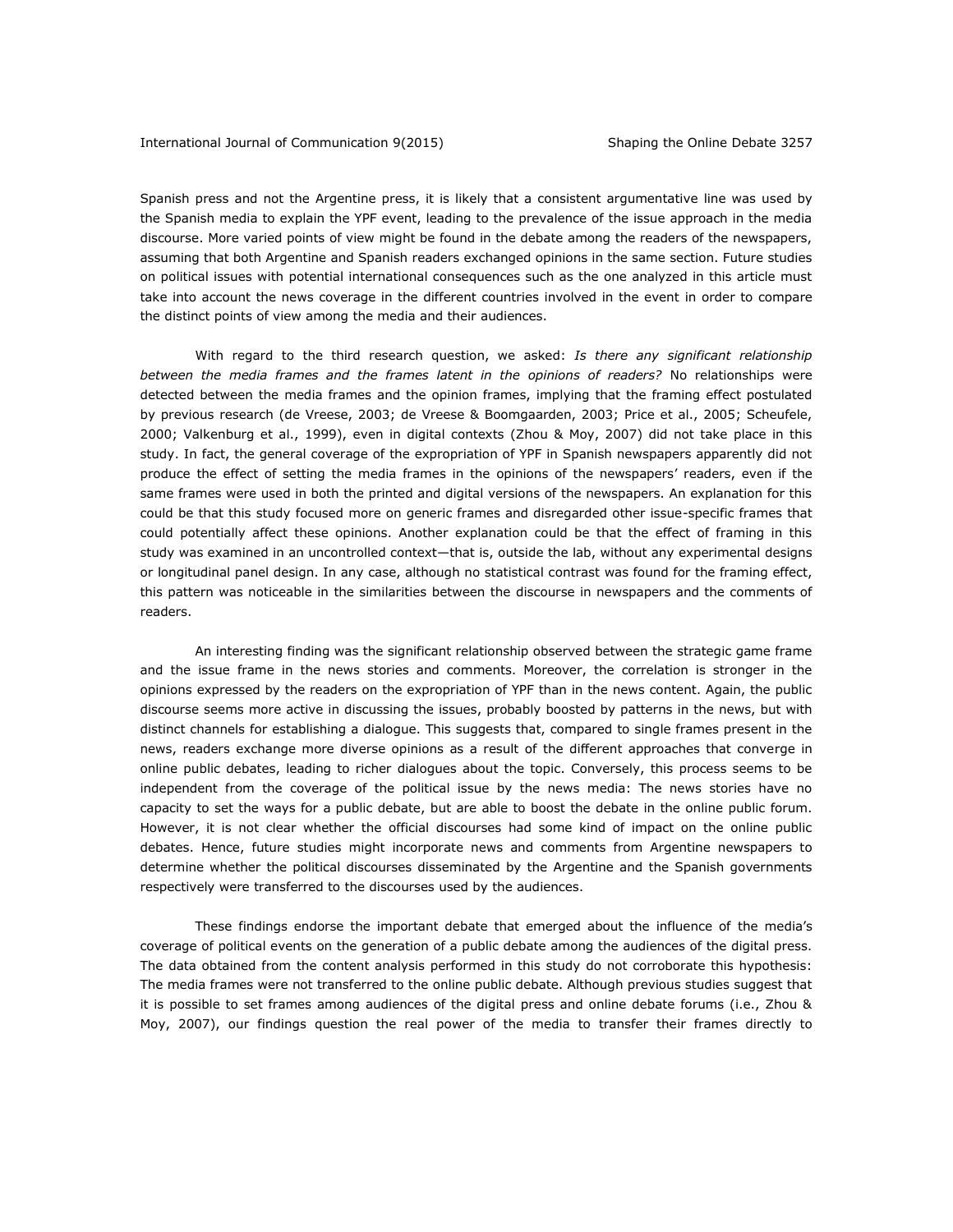audiences. The media discourse about the issue converged in these two frames, but these frames differed in the extent to which they were used. This result should be considered with caution, though. Contrary to other longitudinal studies, the present study analyzed the results from a transversal approach, which could reduce the opportunity for detecting midterm and long-term media effects. It is possible that the transfer might take place in the short run, but as days pass, the original debate produced by the news story would take its own path in different directions from the initial purpose of the discussion forum. This important possibility is a potential area for future research.

Similarly, this study provides evidence of how the debate in the media is different from the debate in the audience. In contrast to a relatively low coverage of the issue in the newspapers analyzed (only 374 news items in two months), the number of comments posted by readers discussing these news stories was quite high (around 24,000). However, many of these comments deviated from the original issue and took different argumentative paths, with only one-fifth of all comments focusing on the original issue. The remaining comments discussed collateral or even irrelevant topics with little or no association to the political decision made by the Argentine government. As mentioned by Ruiz et al. (2011) and by Zhou and Moy (2007), the public sphere 2.0 or the virtual public forum is a space where robust discussions take place, but in which the original issue from which the debate started may get lost. An example of this is the evolution of the debate in the weeks after the Argentine government's announcement of the expropriation of YPF.

The findings also show that readers exchange more comments in the traditional newspapers with both printed and online versions compared to newspapers with an exclusively digital version. As in Ruiz et al. (2011), *El País* was the newspaper with the most solid discussion community, providing the largest proportion of comments analyzed in this study*.* However, *ABC*, *El Mundo,* and *Público* also presented a significant number of comments. Therefore, there are apparently two types of audiences or communities in the digital press: passive readers and active readers who post comments. On one side are the communities of readers who prefer traditional newspapers and actively participate in discussing topics and issues; on the other side are communities in which members read the digital press but do not seek to be engaged in actively discussing the issues. Although this finding was not an objective of this study, it constitutes a promising line of research for future work on the processes involved in setting public opinion in different press formats.

All these results reflect why the study of these virtual communities is important. Likewise, future studies must consider other aspects when analyzing online political discussions such as the plurality of views and opinions, the heterogeneity of participants, and argument exchanges that constitute key elements in understanding the dynamics of online forums as well as their impact on the strengthening of democracy.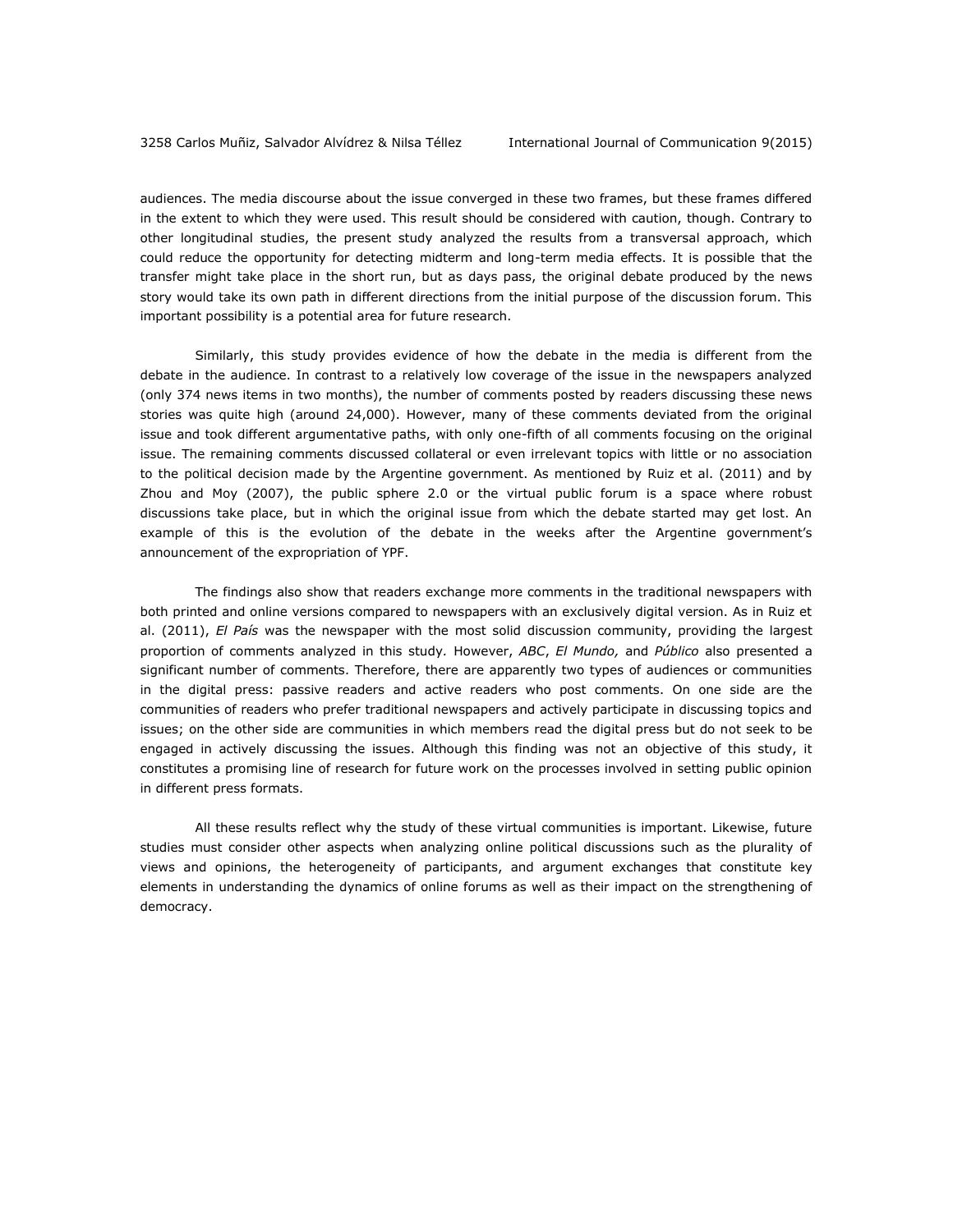## **References**

- Aalberg, T., Strömbäck, J., & de Vreese, C.H. (2012). The framing of politics as strategy and game: A review of concepts, operationalizations and key findings. *Journalism, 13*, 162–178. doi:10.1177/1464884911427799
- Aruguete, N. (2012). Encuadres mediáticos y su percepción pública: El caso argentino de la privatización de la empresa de Telecomunicaciones [Media frames and its public perceptions: The Argentinean case of telecommunications company privatization]. *Psicología Política*, *44*, 7–29.
- Berganza, M.R. (2008). Medios de comunicación, "espiral del cinismo" y desconfianza política. Estudio de caso de la cobertura mediática de los comicios electorales europeos [Media, "spiral of cynicism," and political distrust. Case study of media coverage of the European elections]. *ZER, 13*(25), 121–139.
- Brewer, P.R., Graf, J., & Willnat, L. (2003). Priming or framing. Media influence on attitudes toward foreign countries. *International Communication Gazette, 65*, 493–508. doi:10.1177/0016549203065006005
- Brundidge, J. (2010). Political discussion and news use in the contemporary public sphere: The "accessibility" and "traversability" of the Internet. *Javnost—The Public, 17*(2), 63–82. Retrieved from<http://javnost-thepublic.org/article/2010/2/4/>
- Cappella, J.N., & Jamieson, K.H. (1997). *Spiral of cynicism: The press and the public good.* New York, NY: Oxford University Press.
- de Vreese, C.H. (2003). *Framing Europe: Television news and European integration.* Amsterdam, The Netherlands: Aksant Academic Publishers.
- de Vreese, C. H. (2005). The spiral of cynicism reconsidered. *European Journal of Communication, 20*, 283–301. doi:10.1177/0267323105055259
- de Vreese, C. H. (2012). New avenues for framing research. *American Behavioral Scientist, 56*, 365–375. doi:10.1177/0002764211426331
- de Vreese, C. H., & Boomgaarden, H. (2003). Valenced news frames and public support for the EU. *Communications, 28*, 361–381. doi:10.1515/comm.2003.024
- de Vreese, C. H., & Semetko, H. A. (2002). Cynical and engaged: Strategic campaign coverage, public opinion, and mobilization in a referendum. *Communication Research, 29*, 615–641. doi:10.1177/009365002237829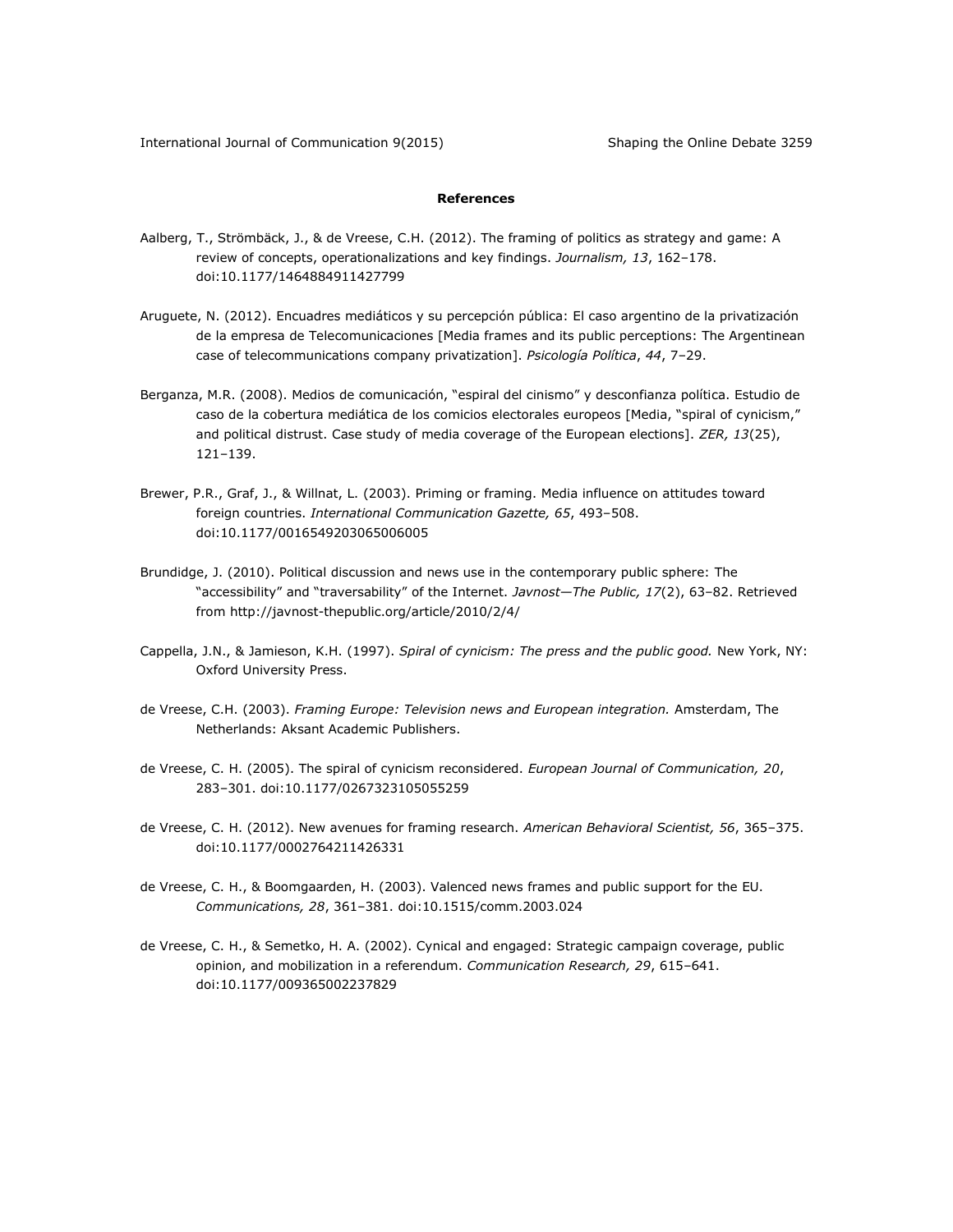- Dimitrova, D. V., & Kostadinova, P. (2013). Identifying antecedents of the strategic game frame: A longitudinal analysis. *Journalism & Mass Communication Quarterly, 90*, 75–88. doi:10.1177/1077699012468739
- Dimitrova, D.V., & Strömbäck, J. (2012). Election news in Sweden and the United States: A comparative study of sources and media frames. *Journalism, 13*, 604–619. doi:10.1177/1464884911431546
- Druckman, J. N., & Nelson, K. R. (2003). Framing and deliberation: How citizens' conversations limit elite influence. *American Journal of Political Science, 47*, 729–745. doi:10.1111/1540-5907.00051
- Entman, R. M. (1993). Framing: Towards clarification of a fractured paradigm. *Journal of Communication, 43*(4), 51–58. doi:10.1111/j.1460-2466.1993.tb01304.x
- Fontevecchia, A. (2012, April 17). Shale gas wars: Argentina fracks Repsol, Kirchner takes YPF. *Forbes.* Retrieved from [http://www.forbes.com/sites/afontevecchia/2012/04/17/shale-gas-wars-on](http://www.forbes.com/sites/afontevecchia/2012/04/17/shale-gas-wars-on-argentinas-nationalization-of-repsol-ypf/)[argentinas-nationalization-of-repsol-ypf/](http://www.forbes.com/sites/afontevecchia/2012/04/17/shale-gas-wars-on-argentinas-nationalization-of-repsol-ypf/)
- Hanggli, R., & Kriesi, H. (2012). Frame construction and frame promotion (strategic framing choices). *American Behavioral Scientist, 56*, 260–278. doi:10.1177/0002764211426325
- Igartua, J. J., & Cheng, L. (2009). Moderating effect of group cue while processing news on immigration: Is the framing effect a heuristic process? *Journal of Communication, 59*, 726–749. doi:10.1111/j.1460-2466.2009.01454.x
- Lawrence, R. G. (2000). Game-framing the issues: Tracking the strategy frame in public policy news. *Political Communication, 17*, 93–114. doi:10.1080/105846000198422
- Lee, A. M., Lewis, S. C., & Powers, M. (2014). Audience clicks and news placement: A study of timelagged influence in online journalism. *Communication Research, 41*, 505–530. doi:10.1177/0093650212467031
- Lombard, M., Snyder-Duch, J., & Bracken, C. C. (2002). Content analysis in mass communication: Assessment and reporting of intercoder reliability. *Human Communication Research, 28,* 587– 604. doi:10.1111/j.1468-2958.2002.tb00826.x
- Madden, M. (2006). Internet penetration and impact. *Pew Research Internet Project.* Retrieved from <http://www.pewinternet.org/2006/04/26/internet-penetration-and-impact/>
- Maher, T. M. (2001). Framing: An emerging paradigm or a phase of agenda setting? In S. D. Reese, O. H. Gandy, & A. E. Grant (Eds.), *Framing public life: Perspectives on media and our understanding of the social world* (pp. 83–94). Mahwah, NJ: Lawrence Erlbaum.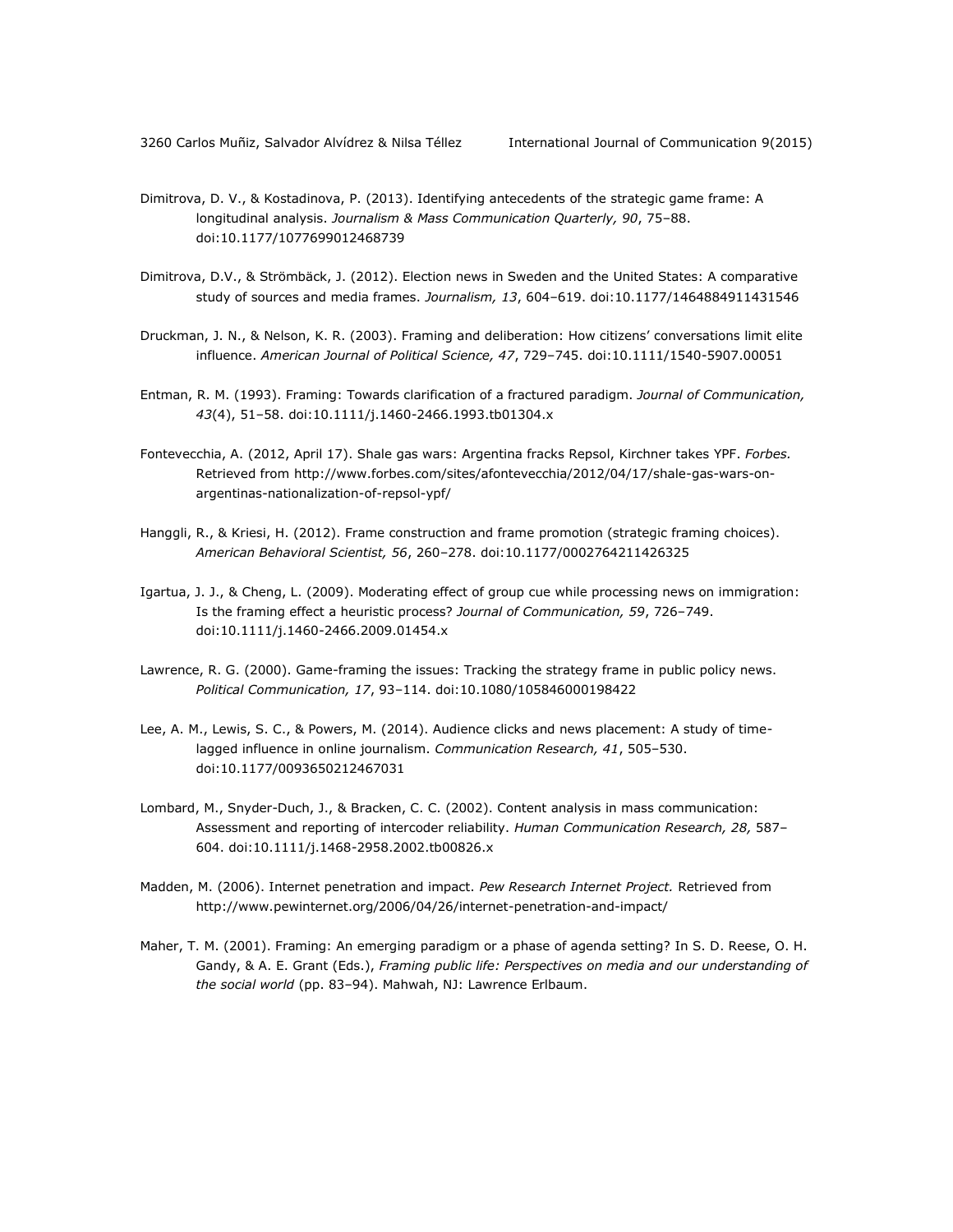- Matthes, J. (2012). Framing politics: An integrative approach. *American Behavioral Scientist, 56*, 247– 259. doi:10.1177/0002764211426324
- Moy, P., & Gastil, J. (2006). Predicting deliberative conversation: The impact of discussion networks, media use, and political cognitions. *Political Communication, 23*, 443–460. doi:10.1080/10584600600977003
- Neuendorf, K. (2002). *The content analysis guidebook.* Thousand Oaks, CA.: SAGE Publications.
- Neuman, W., Just, M., & Crigler, A. (1992). *Common knowledge: News and the construction of political meaning.* Chicago, IL: University of Chicago Press.
- Patterson, T. E. (1993). *Out of order.* New York, NY: Vintage.
- Pedersen, R. T. (2012). The game frame and political efficacy: Beyond the spiral of cynicism. *European Journal of Communication, 27*, 225–240. doi:10.1177/0267323112454089
- Price, V., Nir, L., & Capella, J. N. (2005). Framing public discussion of gay civil unions. *Public Opinion Quarterly, 69*, 179–212. doi:10.1093/poq/nfi014
- Rhee, J. W. (1997). Strategy and issue frames in election campaign coverage: A social cognitive account of framing effects. *Journal of Communication, 47*(3), 26–48. doi:10.1111/j.1460- 2466.1997.tb02715.x
- Rinke, E. M., Wessler, H., Löb, C., & Weinmann, C. (2013). Deliberative qualities of generic news frames: Assessing the democratic value of strategic game and contestation framing in election campaign coverage. *Political Communication, 30*, 474–494. doi:10.1080/10584609.2012.737432
- Romero, S., & Minder, R. (2012, April 16). Argentina to seize control of oil company. *The New York Times.* Retrieved from [http://www.nytimes.com/2012/04/17/business/global/argentine-president-to](http://www.nytimes.com/2012/04/17/business/global/argentine-president-to-nationalize-oil-company.html?pagewanted=all)[nationalize-oil-company.html?pagewanted=all](http://www.nytimes.com/2012/04/17/business/global/argentine-president-to-nationalize-oil-company.html?pagewanted=all)
- Ruiz, C., Domingo, D., Micó, J. L., Díaz-Noci, J., Meso, K., & Masip, P. (2011). Public sphere 2.0? The democratic qualities of citizen debates in online newspapers. *International Journal of Press/Politics, 16*, 463–487. doi:10.1177/1940161211415849
- Ruiz, C., Masip, P., Micó, J., Díaz-Noci, J., & Domingo, D. (2010). Conversación 2.0. y democracia. Análisis de los comentarios de los lectores en la prensa digital catalana [Conversation 2.0. and democracy. An analysis of readers' comments in Catalan online newspapers]. *Communication and Society/Comunicación y Sociedad, 23*(2), 7–39.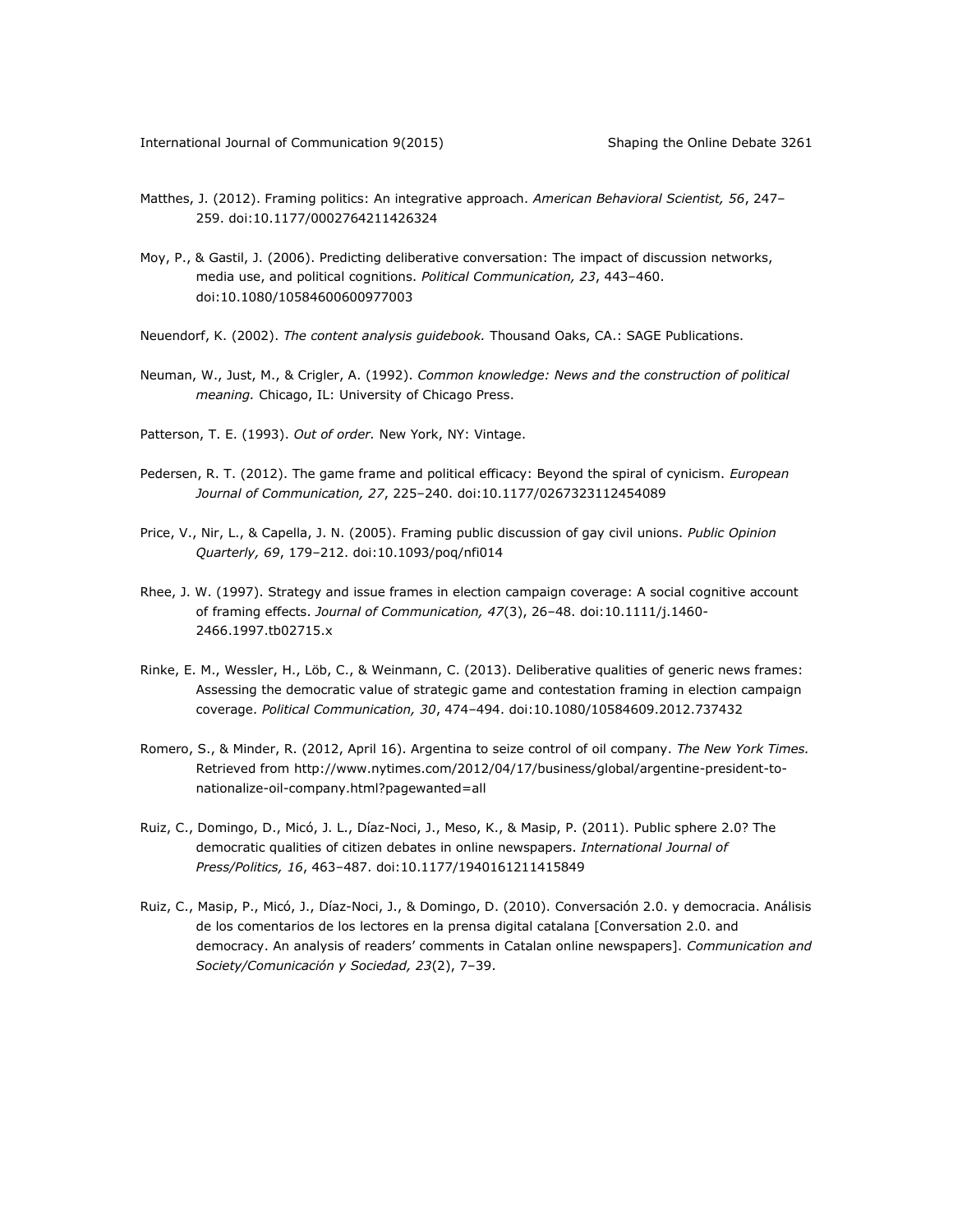- Ryan, C., Carragee, K. M., & Meinhofer, W. (2001). Theory into practice: Framing, the news media, and collective action. *Journal of Broadcasting and Electronic Media, 45*, 175–182. doi:10.1207/s15506878jobem4501\_11
- Scheufele, D. (2000). Agenda-setting, priming, and framing revisited: Another look at cognitive effects of political communication. *Mass Communication and Society, 3*, 297–316. doi:10.1207/S15327825MCS0323\_07
- Scheufele, B. (2006). Frames, schemata, and news reporting. *Communications, 31*, 65–83. doi:10.1515/commun.2006.005
- Schuck, A. R. T., Boomgaarden, H. G., & de Vreese, C. H. (2013). Cynics all around? The impact of election news on political cynicism in comparative perspective. *Journal of Communication, 63*, 287–311. doi:10.1111/jcom.12023
- Shehata, A. (2014). Game frames, issue frames, and mobilization: Disentangling the effects of frame exposure and motivated news attention on political cynicism and engagement. *International Journal of Public Opinion Research, 26*, 273–276. doi:10.1093/ijpor/edt034
- Slothuus, R. (2008). More than weighting cognitive importance: A dual-process model of issue framing effects. *Political Psychology, 29*, 1–28. doi:10.1111/j.1467-9221.2007.00610.x
- Strömbäck, J., & Dimitrova, D. V. (2011). Mediatization and media interventionism: A comparative analysis of Sweden and the United States. *International Journal of Press-Politics, 16*, 30–49. doi:10.1177/1940161210379504
- Toral, P. (2008). The foreign direct investments of Spanish multinational enterprises in Latin America, 1989–2005. *Journal of Latin American Studies, 40*, 513–544. doi:10.1017/S0022216X08004410
- Torres da Silva, M. (2013). Online forums, audience participation and modes of political discussion: Readers' comments on the Brazilian presidential election as a case study. *Communication and Society/Comunicación y Sociedad, 26*(4), 175–193.
- Tremlett, G. (2012, April 17). Spain attacks Argentina over nationalisation of oil company YPF. *The Guardian.* Retrieved from [http://www.theguardian.com/world/2012/apr/17/spain-argentina-oil](http://www.theguardian.com/world/2012/apr/17/spain-argentina-oil-company-ypf)[company-ypf](http://www.theguardian.com/world/2012/apr/17/spain-argentina-oil-company-ypf)
- Valdeón García, R. A. (2007). The armada is coming. Editorialese strategies in economic comment columns. *Revista Electrónica de Lingüística Aplicada*, *6*(1), 69–81.
- Valkenburg, P. M., Semetko, H. A. & De Vreese, C. H. (1999). The effects of news frames on readers' thoughts and recall. *Communication Research, 26*, 550–569. doi:10.1177/009365099026005002